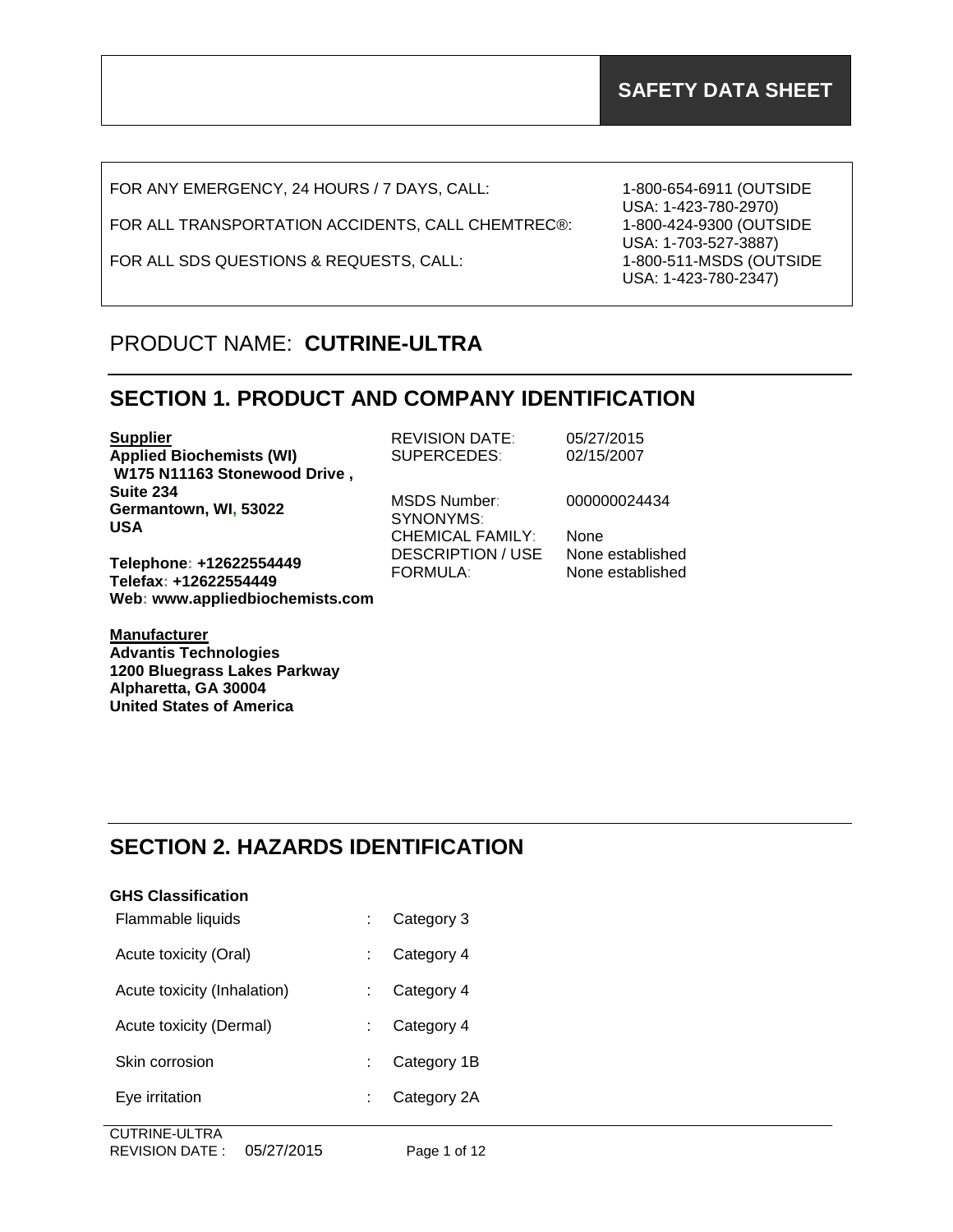| <b>GHS Label element</b><br>Hazard pictograms<br>Signal word<br>Danger<br><b>Hazard statements</b><br>H226 Flammable liquid and vapour.<br>H302 + H312 + H332 Harmful if swallowed, in contact with skin or<br>if inhaled<br>H314 Causes severe skin burns and eye damage.<br>H319 Causes serious eye irritation.<br>H335 May cause respiratory irritation.<br><b>Prevention:</b><br>Precautionary statements<br>P210 Keep away from heat/sparks/open flames/hot surfaces. - No<br>smoking.<br>P233 Keep container tightly closed.<br>P240 Ground/bond container and receiving equipment.<br>P241 Use explosion-proof electrical/ ventilating/ lighting/<br>equipment.<br>P242 Use only non-sparking tools.<br>P243 Take precautionary measures against static discharge.<br>P261 Avoid breathing dust/ fume/ gas/ mist/ vapours/ spray.<br>P264 Wash skin thoroughly after handling.<br>P270 Do not eat, drink or smoke when using this product.<br>P271 Use only outdoors or in a well-ventilated area.<br>P280 Wear protective gloves/ protective clothing/ eye protection/<br>face protection.<br><b>Response:</b><br>P301 + P312 + P330 IF SWALLOWED: Call a POISON CENTER<br>or doctor/ physician if you feel unwell. Rinse mouth.<br>P301 + P330 + P331 IF SWALLOWED: Rinse mouth, Do NOT<br>induce vomiting.<br>P303 + P361 + P353 IF ON SKIN (or hair): Take off immediately<br>all contaminated clothing. Rinse skin with water/shower.<br>P304 + P340 + P310 IF INHALED: Remove person to fresh air<br>and keep comfortable for breathing. Immediately call a POISON<br>CENTER or doctor/ physician.<br>P305 + P351 + P338 IF IN EYES: Rinse cautiously with water for<br>several minutes. Remove contact lenses, if present and easy to<br>do. Continue rinsing.<br>P337 + P313 If eye irritation persists: Get medical advice/<br>attention.<br>P363 Wash contaminated clothing before reuse. | Specific target organ toxicity -<br>single exposure | ÷ | Category 3 (Respiratory system) |
|------------------------------------------------------------------------------------------------------------------------------------------------------------------------------------------------------------------------------------------------------------------------------------------------------------------------------------------------------------------------------------------------------------------------------------------------------------------------------------------------------------------------------------------------------------------------------------------------------------------------------------------------------------------------------------------------------------------------------------------------------------------------------------------------------------------------------------------------------------------------------------------------------------------------------------------------------------------------------------------------------------------------------------------------------------------------------------------------------------------------------------------------------------------------------------------------------------------------------------------------------------------------------------------------------------------------------------------------------------------------------------------------------------------------------------------------------------------------------------------------------------------------------------------------------------------------------------------------------------------------------------------------------------------------------------------------------------------------------------------------------------------------------------------------------------------------------------------------------------------------------------------------------------|-----------------------------------------------------|---|---------------------------------|
|                                                                                                                                                                                                                                                                                                                                                                                                                                                                                                                                                                                                                                                                                                                                                                                                                                                                                                                                                                                                                                                                                                                                                                                                                                                                                                                                                                                                                                                                                                                                                                                                                                                                                                                                                                                                                                                                                                            |                                                     |   |                                 |
|                                                                                                                                                                                                                                                                                                                                                                                                                                                                                                                                                                                                                                                                                                                                                                                                                                                                                                                                                                                                                                                                                                                                                                                                                                                                                                                                                                                                                                                                                                                                                                                                                                                                                                                                                                                                                                                                                                            |                                                     |   |                                 |
|                                                                                                                                                                                                                                                                                                                                                                                                                                                                                                                                                                                                                                                                                                                                                                                                                                                                                                                                                                                                                                                                                                                                                                                                                                                                                                                                                                                                                                                                                                                                                                                                                                                                                                                                                                                                                                                                                                            |                                                     |   |                                 |
|                                                                                                                                                                                                                                                                                                                                                                                                                                                                                                                                                                                                                                                                                                                                                                                                                                                                                                                                                                                                                                                                                                                                                                                                                                                                                                                                                                                                                                                                                                                                                                                                                                                                                                                                                                                                                                                                                                            |                                                     |   |                                 |
| P370 + P378 In case of fire: Use dry sand, dry chemical or<br>alcohol-resistant foam to extinguish.<br>Storage:<br>P403 + P233 Store in a well-ventilated place. Keep container<br><b>CUTRINE-ULTRA</b>                                                                                                                                                                                                                                                                                                                                                                                                                                                                                                                                                                                                                                                                                                                                                                                                                                                                                                                                                                                                                                                                                                                                                                                                                                                                                                                                                                                                                                                                                                                                                                                                                                                                                                    |                                                     |   |                                 |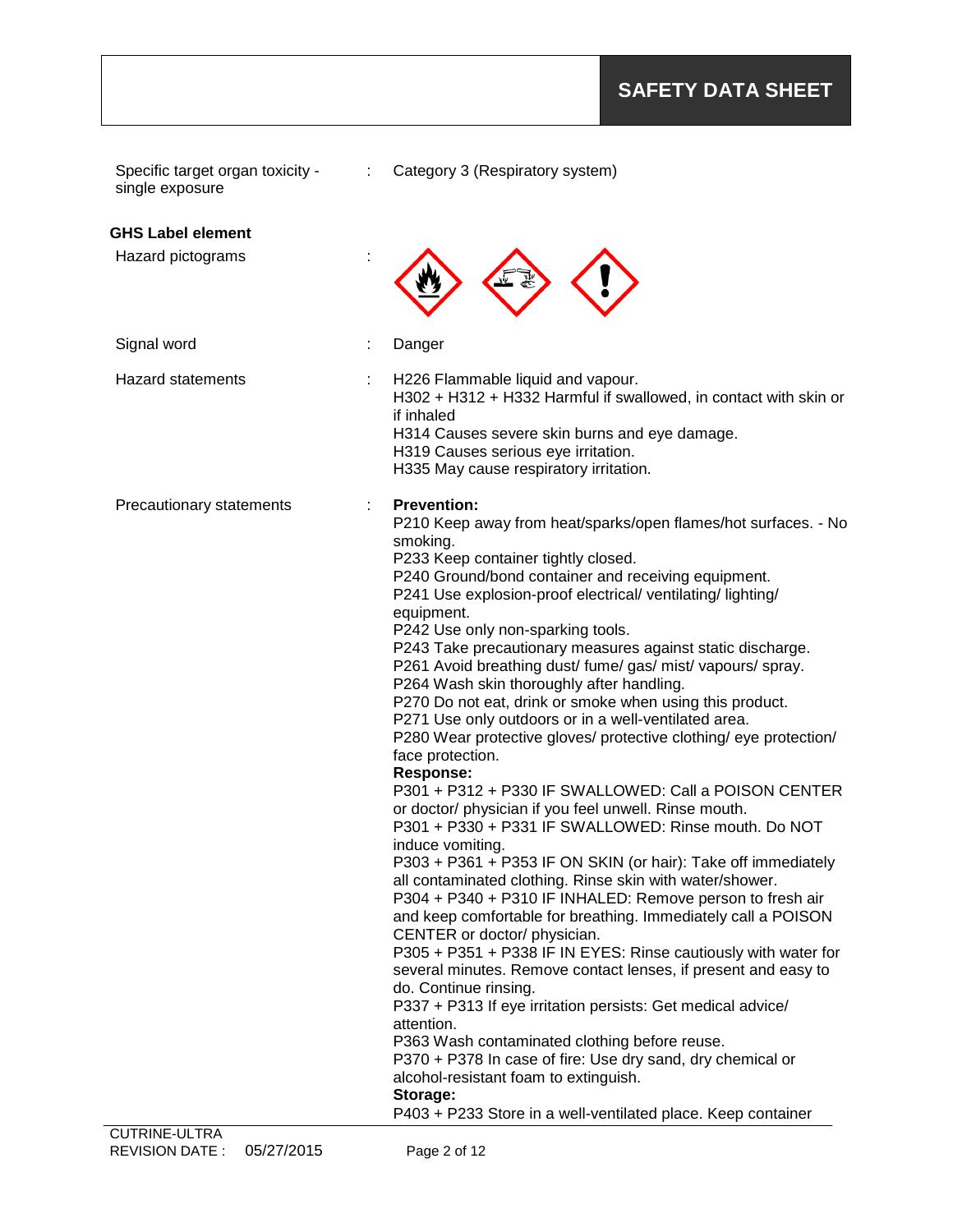tightly closed. P403 + P235 Store in a well-ventilated place. Keep cool. P405 Store locked up. **Disposal:**  P501 Dispose of contents/ container to an approved waste disposal plant.

### **Other hazards**

None known.

### **SECTION 3. COMPOSITION/INFORMATION ON INGREDIENTS**

| CAS OR CHEMICAL NAME<br>Triethanolamine | CAS#<br>$102 - 71 - 6$ | % RANGE<br>$20 - 30$ |
|-----------------------------------------|------------------------|----------------------|
| Ethanolamine                            | 141-43-5               | $18 - 28$            |
| <b>BASIC COPPER CARBONATE</b>           | 12069-69-1             | $11 - 21$            |
| Fatty acids, tall-oil                   | 61790-12-3             | $0 - 7$              |

## **SECTION 4. FIRST AID MEASURES**

| General Advice:     | Call a poison control center or doctor for treatment advice. For 24-hour<br>emergency medical assistance, call Arch Chemical Emergency Action Network at<br>1-800-654-6911. Have the product container or label with you when calling a<br>poison control center or doctor, or going for treatment. |
|---------------------|-----------------------------------------------------------------------------------------------------------------------------------------------------------------------------------------------------------------------------------------------------------------------------------------------------|
| Inhalation:         | IF INHALED: Move person to fresh air. If person is not breathing, call 911 or an<br>ambulance, then give artificial respiration, preferably mouth-to-mouth if possible.<br>Call a poison control center or doctor for further treatment advice.                                                     |
| Skin Contact:       | IF ON SKIN OR CLOTHING: Take off contaminated clothing. Rinse skin<br>immediately with plenty of water for 15-20 minutes. Call a poison control center or<br>doctor for treatment advice.                                                                                                           |
| Eye Contact:        | IF IN EYES: Hold eye open and rinse slowly and gently with water for 15-20<br>minutes. Remove contact lenses, if present, after the first 5 minutes, then<br>continue rinsing eye. Call a poison control center or doctor for treatment advice.                                                     |
| Ingestion:          | IF SWALLOWED: Call a poison control center or doctor immediately for treatment<br>advice. Have person sip a glass of water if able to swallow. Do not induce<br>vomiting unless told to do so by a poison control center or doctor. Do not give<br>anything by mouth to an unconscious person.      |
| Notes to Physician: | Probable mucosal damage may contraindicate the use of gastric lavage.                                                                                                                                                                                                                               |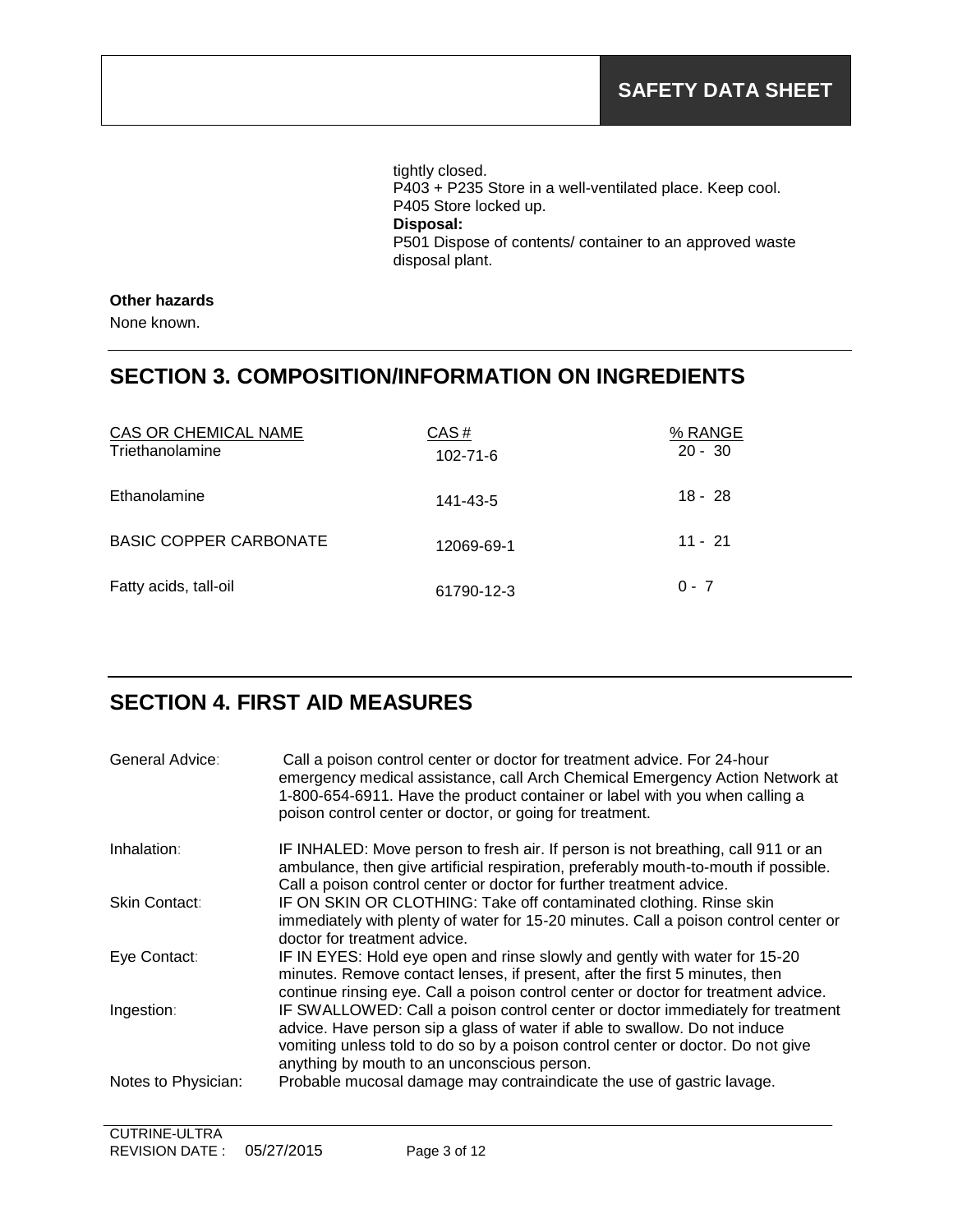## **SECTION 5. FIREFIGHTING MEASURES**

| Flammability Summary (OSHA):                                                            | The product is not flammable., Not combustible., The substance or<br>mixture is not classified as pyrophoric., Not explosive                                                                                                                                                                          |
|-----------------------------------------------------------------------------------------|-------------------------------------------------------------------------------------------------------------------------------------------------------------------------------------------------------------------------------------------------------------------------------------------------------|
| <b>Flammable Properties</b>                                                             |                                                                                                                                                                                                                                                                                                       |
| Fire / Explosion Hazards:<br><b>Extinguishing Media:</b><br>Fire Fighting Instructions: | 0 - Will not burn<br>Carbon dioxide (CO2) Dry powder Foam<br>Use water spray to cool unopened containers. In case of fire, use<br>normal fire-fighting equipment and the personal protective<br>equipment recommended in Section 8 to include a NIOSH approved<br>self-contained breathing apparatus. |
| Hazardous Combustion Products:                                                          | During a fire, irritating and highly toxic gases may be generated by<br>thermal decomposition or combustion.                                                                                                                                                                                          |

# **SECTION 6. ACCIDENTAL RELEASE MEASURES**

| <b>Personal Protection for Emergency</b><br>Situations: | Additional protective clothing must be worn to prevent personal<br>contact with this material. Those items include but are not limited to<br>boots, impervious gloves, hard hat, splash-proof goggles,<br>impervious clothing, i.e., chemically impermeable suit, self-contained<br>breathing apparatus.              |
|---------------------------------------------------------|-----------------------------------------------------------------------------------------------------------------------------------------------------------------------------------------------------------------------------------------------------------------------------------------------------------------------|
| <b>Spill Mitigation Procedures</b>                      |                                                                                                                                                                                                                                                                                                                       |
| Air Release:                                            | Keep people away from and upwind of spill/leak.                                                                                                                                                                                                                                                                       |
| Water Release:                                          | If the product contaminates rivers and lakes or drains inform<br>respective authorities.                                                                                                                                                                                                                              |
| Land Release:                                           | Contain spillage, soak up with non-combustible absorbent material,<br>(e.g. sand, earth, diatomaceous earth, vermiculite) and transfer to a<br>container for disposal according to local / national regulations (see<br>section 13). The product should not be allowed to enter drains, water<br>courses or the soil. |
| Additional Spill Information:                           | Prevent further leakage or spillage if safe to do so. Evacuate<br>personnel to safe areas. Use personal protective equipment as<br>required.                                                                                                                                                                          |

# **SECTION 7. HANDLING AND STORAGE**

| Handling:                           | Do not take internally. Avoid contact with skin, eyes and clothing.<br>Upon contact with skin or eyes, wash off with water. Avoid breathing<br>mist or vapor. |
|-------------------------------------|---------------------------------------------------------------------------------------------------------------------------------------------------------------|
| Storage:                            | Store in a cool, dry and well ventilated place. Isolate from<br>incompatible materials.                                                                       |
| Incompatible Materials for Storage: | Refer to Section 10, "Incompatible Materials."                                                                                                                |
|                                     |                                                                                                                                                               |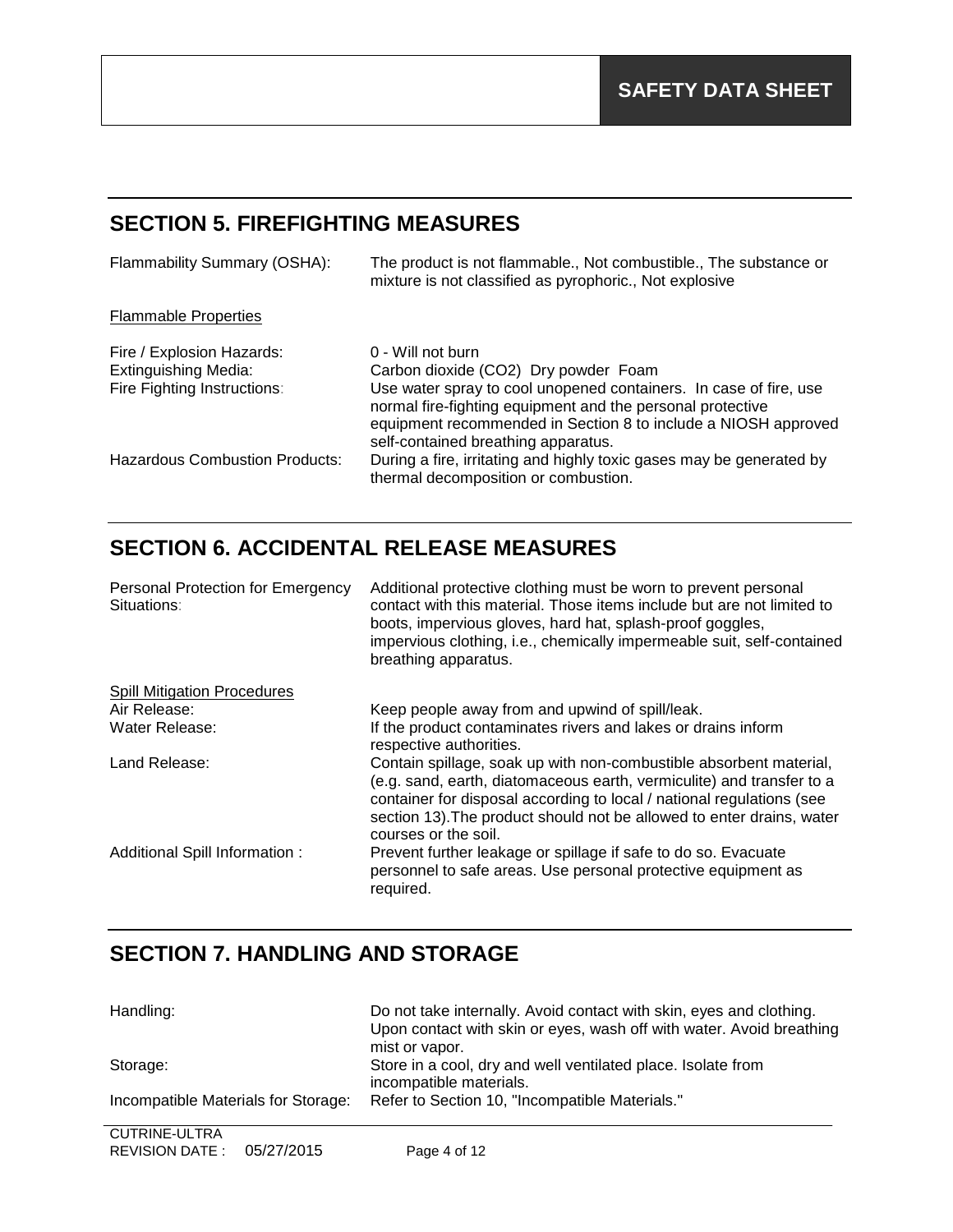### **SECTION 8. EXPOSURE CONTROLS/PERSONAL PROTECTION**

| Ventilation:                                    | Local exhaust ventilation or other engineering controls are normally required<br>when handling or using this product to keep airborne exposures below the<br>TLV, PEL or other recommended exposure limit.                                                                                                                                                       |
|-------------------------------------------------|------------------------------------------------------------------------------------------------------------------------------------------------------------------------------------------------------------------------------------------------------------------------------------------------------------------------------------------------------------------|
| Protective Equipment for Routine Use of Product |                                                                                                                                                                                                                                                                                                                                                                  |
|                                                 |                                                                                                                                                                                                                                                                                                                                                                  |
| <b>Respiratory Protection:</b>                  | Wear a NIOSH approved respirator if levels above the exposure limits are<br>possible., A NIOSH approved air purifying respirator with organic vapor<br>cartridge and P95 particulate filter. Air purifying respirators should not be<br>used in oxygen deficient or IDLH atmospheres or if exposure concentrations<br>exceed ten (10) times the published limit. |
| Skin Protection:                                | Avoid contact with skin. Impervious gloves Boots Apron A full impervious suit<br>is recommended if exposure is possible to a large portion of the body.                                                                                                                                                                                                          |
| Eye Protection:                                 | Chemical resistant goggles must be worn. Face-shield                                                                                                                                                                                                                                                                                                             |
| Protective Clothing Type:                       | impervious clothing                                                                                                                                                                                                                                                                                                                                              |
| <b>General Protective</b>                       | Ensure that eyewash stations and safety showers are close to the                                                                                                                                                                                                                                                                                                 |
| Measures:                                       | workstation location.                                                                                                                                                                                                                                                                                                                                            |

### **Components with workplace control parameters**

| Components (CAS-No.)                    | Value       | Control<br>parameters | Basis (Update)     |
|-----------------------------------------|-------------|-----------------------|--------------------|
| Triethanolamine (102-71-6)              | TWA         | $5 \text{ mg/m}$ 3    | ACGIH (02 2014)    |
| Ethanolamine (141-43-5)                 | TWA         | 3 ppm                 | ACGIH (02 2014)    |
|                                         | <b>STEL</b> | 6 ppm                 | ACGIH (02 2014)    |
| BASIC COPPER CARBONATE (12069-69-<br>1) | Conc        | $100$ mg/m $3$        | NIOSH/GUIDE (2005) |

### **SECTION 9. PHYSICAL AND CHEMICAL PROPERTIES**

| <b>Physical State:</b><br>Form  | liquid<br>No data.                                    |
|---------------------------------|-------------------------------------------------------|
| Color:<br>Odor:                 | No data.<br>No data.                                  |
| Molecular Weight:<br>pH :       | None established<br>$10.2 - 10.3$<br>$\left( \right)$ |
| Boiling Point:                  | no data available                                     |
| Melting point/freezing<br>point | No data                                               |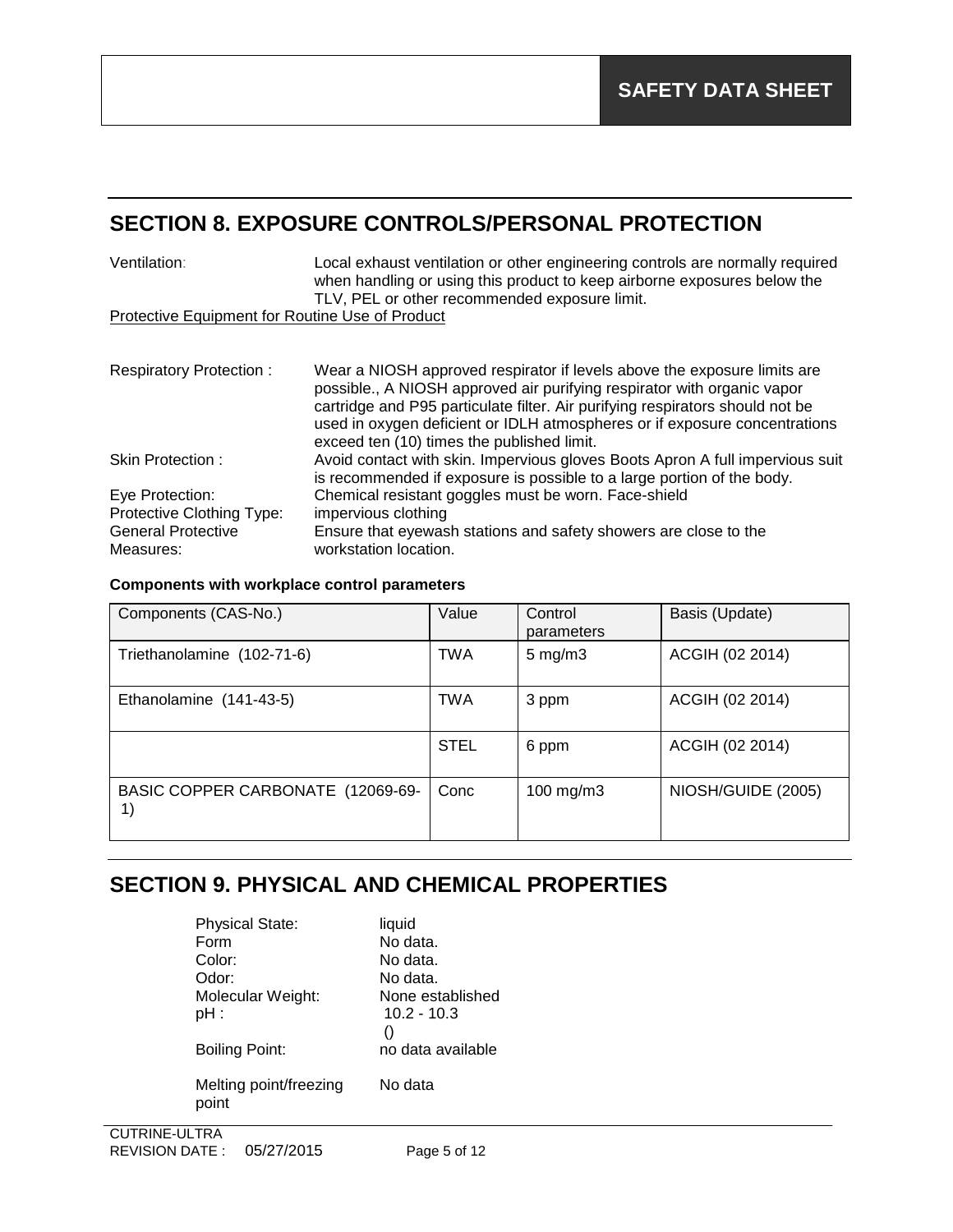| Density                                                                                                                                              | Not applicable                                                                                                                                                                                                                          |
|------------------------------------------------------------------------------------------------------------------------------------------------------|-----------------------------------------------------------------------------------------------------------------------------------------------------------------------------------------------------------------------------------------|
| <b>Bulk Density:</b>                                                                                                                                 | $_{()}$<br>no data available                                                                                                                                                                                                            |
| Vapor Pressure:                                                                                                                                      | no data available                                                                                                                                                                                                                       |
| Vapor Density:                                                                                                                                       | >1                                                                                                                                                                                                                                      |
|                                                                                                                                                      | $(Air = 1.0)$                                                                                                                                                                                                                           |
| Viscosity:                                                                                                                                           | 396 mPa.s<br>24 °C                                                                                                                                                                                                                      |
| Solubility in Water:<br>Partition coefficient n-<br>octanol/water:<br>Evaporation Rate:<br>Oxidizing:<br>Volatiles, % by vol.:<br><b>VOC Content</b> | completely miscible<br>No data.<br>no data available<br>None established<br>no data available<br>This product does not contain any chemicals<br>no data available<br>listed under the U.S. Clean Air Act Section 111 SOCMI Intermediate |
| <b>HAP Content</b>                                                                                                                                   | or Final VOC's (40 CFR 60.489). This product does not contain any<br>VOC exemptions listed under the U.S. Clean Air Act Section 450.<br>Not applicable                                                                                  |

## **SECTION 10. STABILITY AND REACTIVITY**

| <b>Stability and Reactivity Summary:</b> |
|------------------------------------------|
| Conditions to Avoid:                     |
| Chemical Incompatibility:                |
| Hazardous Decomposition Products:        |
| <b>Decomposition Temperature:</b>        |

Stable under normal conditions. High temperatures Strong acids, Nitrates Carbon oxides, Nitrogen oxides (NOx) No data

## **SECTION 11. TOXICOLOGICAL INFORMATION**

| <b>Component Animal Toxicology</b>                       |                      |     |
|----------------------------------------------------------|----------------------|-----|
| Oral LD50 value:                                         |                      |     |
| Triethanolamine                                          | $LD50 = 7,390$ mg/kg | Rat |
| Ethanolamine                                             | $LD50 = 1,700$ mg/kg | Rat |
| <b>BASIC COPPER</b><br>CARBONATE                         | $LD50 = 1,350$ mg/kg | Rat |
| <b>Component Animal Toxicology</b><br>Dermal LD50 value: |                      |     |
|                                                          |                      |     |

| Triethanolamine                  | $LD50 > 2,000$ mg/kg Rabbit           |  |
|----------------------------------|---------------------------------------|--|
| Ethanolamine                     | LD50 Approximately 1,000 mg/kg Rabbit |  |
| <b>BASIC COPPER</b><br>CARBONATE | no data available                     |  |

Component Animal Toxicology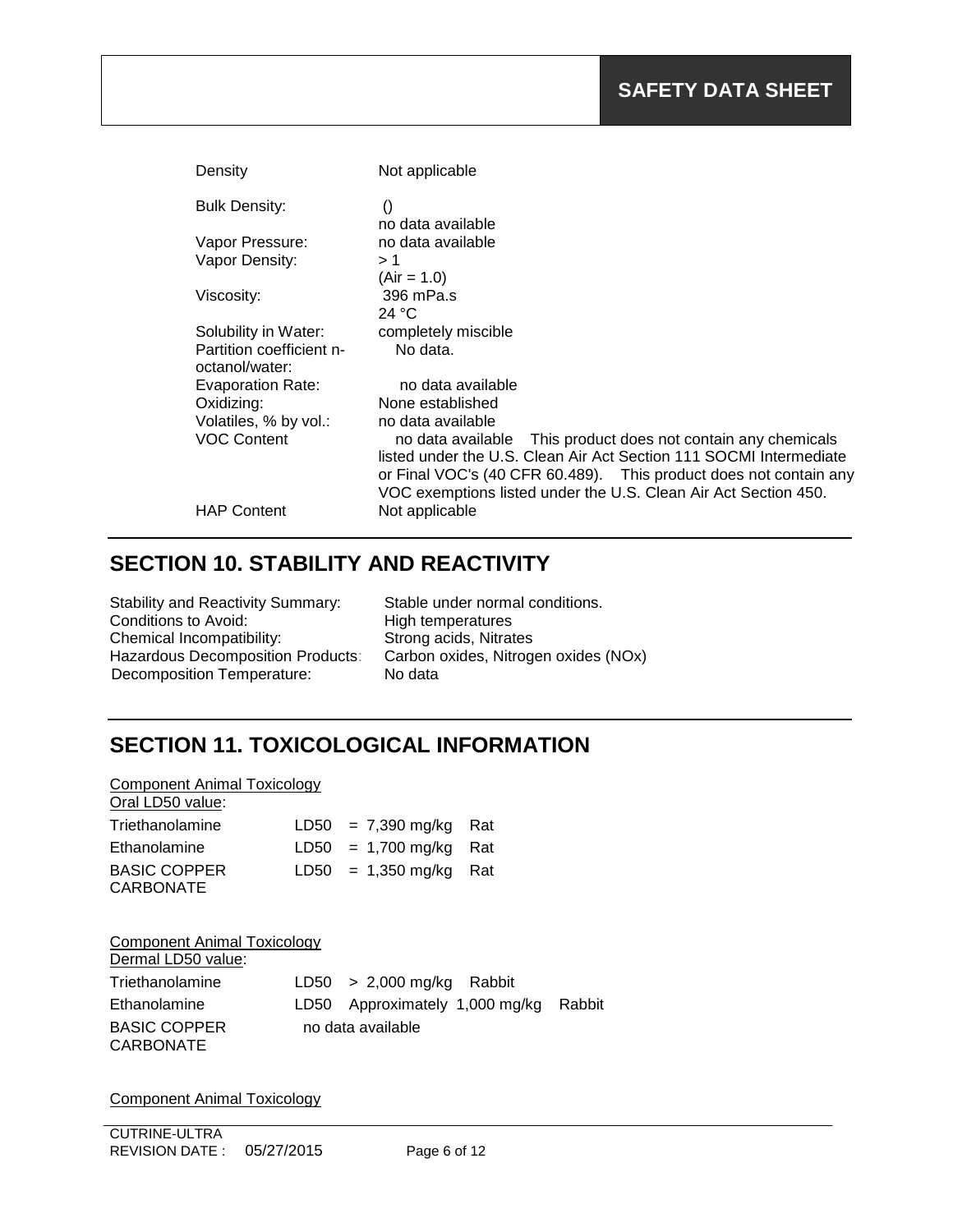| Inhalation LC50 value:<br>Triethanolamine                                                                                                                           |                                                                                                           |                                                            | A saturated vapor concentration for 8 hours (rats) did not produce any deaths.                                                                                    |  |
|---------------------------------------------------------------------------------------------------------------------------------------------------------------------|-----------------------------------------------------------------------------------------------------------|------------------------------------------------------------|-------------------------------------------------------------------------------------------------------------------------------------------------------------------|--|
| Ethanolamine                                                                                                                                                        | $LC50$ 1h $>$                                                                                             | 2.42 mg/l Mouse                                            |                                                                                                                                                                   |  |
|                                                                                                                                                                     | $LC50$ 4h $>$<br>970 ppm                                                                                  | Mouse                                                      |                                                                                                                                                                   |  |
| <b>BASIC COPPER</b><br><b>CARBONATE</b>                                                                                                                             | no data available                                                                                         |                                                            |                                                                                                                                                                   |  |
| <b>Product Animal Toxicity</b><br>Oral LD50 value:<br>Dermal LD50 value:<br><b>Inhalation LC50</b><br>value:                                                        | $LD50 = 1,000$ mg/kg<br>$> 2,000 - 5,000$ mg/kg<br>LD50<br>LC50 4 h (aerosol), (Whole-body) $> 2.07$ mg/l | Rat<br>Rat                                                 | Rat                                                                                                                                                               |  |
| Skin Irritation:<br>Eye Irritation:<br><b>Skin Sensitization:</b>                                                                                                   | Corrosive to skin<br>Severe eye irritant<br>Negative skin sensitizer, guinea pig - Buehler Method         |                                                            |                                                                                                                                                                   |  |
|                                                                                                                                                                     |                                                                                                           |                                                            |                                                                                                                                                                   |  |
| Triethanolamine                                                                                                                                                     |                                                                                                           | animals.                                                   | This material tested negative for skin sensitization in                                                                                                           |  |
| Ethanolamine                                                                                                                                                        |                                                                                                           | animals.                                                   | This material tested negative for skin sensitization in                                                                                                           |  |
| Acute Toxicity:<br>Corrosive to skinSevere eye irritationInhalation of mist or vapor may cause                                                                      |                                                                                                           |                                                            |                                                                                                                                                                   |  |
| irritation to the mucous membranes of the respiratory tract.<br>Subchronic / Chronic<br>Not known or reported to cause subchronic or chronic toxicity.<br>Toxicity: |                                                                                                           |                                                            |                                                                                                                                                                   |  |
| Triethanolamine                                                                                                                                                     |                                                                                                           | Animal studies suggest that chronic (repeated)<br>kidney.  | overexposure may result in damage to the liver and                                                                                                                |  |
| Reproductive and<br>Developmental Toxicity:                                                                                                                         |                                                                                                           |                                                            | Not known or reported to cause reproductive or developmental toxicity.                                                                                            |  |
| Triethanolamine                                                                                                                                                     |                                                                                                           | animals.                                                   | This product has been tested and was shown not to<br>produce any adverse effects on reproductive function or<br>fetal development when administered to laboratory |  |
| Ethanolamine                                                                                                                                                        |                                                                                                           | fetotoxicity was seen.                                     | This chemical has been tested in laboratory animals<br>and no evidence of teratogenicity, embryotoxicity or                                                       |  |
| Mutagenicity:<br>Not known or reported to be mutagenic.                                                                                                             |                                                                                                           |                                                            |                                                                                                                                                                   |  |
| Triethanolamine                                                                                                                                                     |                                                                                                           | based on a battery of assays.                              | This chemical has been shown to be non-mutagenic                                                                                                                  |  |
| Ethanolamine                                                                                                                                                        |                                                                                                           | This chemical has been tested in a battery of<br>negative. | mutagenicity/genotoxicity assays and the results were                                                                                                             |  |
| <b>CUTRINE-ULTRA</b>                                                                                                                                                |                                                                                                           |                                                            |                                                                                                                                                                   |  |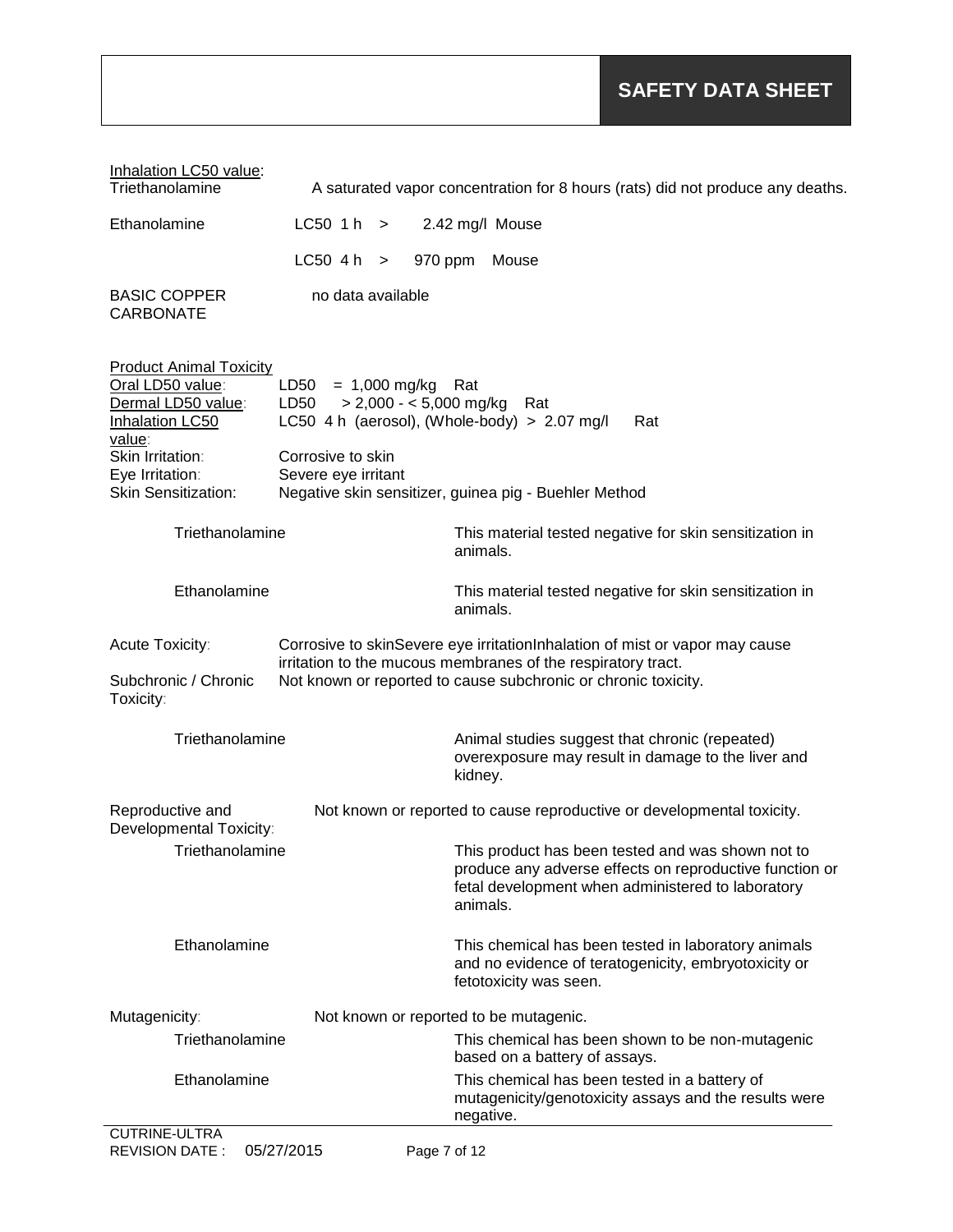| Carcinogenicity: | This product is not known or reported to be carcinogenic by any reference<br>source including IARC, OSHA, NTP or EPA.                                                                                                 |
|------------------|-----------------------------------------------------------------------------------------------------------------------------------------------------------------------------------------------------------------------|
| Triethanolamine  | The International Agency for Research on Cancer<br>(IARC) has classified this product or a component of<br>this product as a Group 3 substance, Unclassifiable as<br>to Its Carcinogenicity to Humans.                |
| Ethanolamine     | This product is not known or reported to be carcinogenic<br>by any reference source including IARC, OSHA, NTP or<br>EPA. Chemicals of similar structure have been shown<br>not to cause cancer in laboratory animals. |

# **SECTION 12. ECOLOGICAL INFORMATION**

Overview: Toxic to fish and other aquatic organisms.

#### Ecological Toxicity Values for: Triethanolamine

| Pimephales promelas (fathead<br>minnow)  | - (measured, flow-through) 96 h LC50 = $11,800$ mg/l |
|------------------------------------------|------------------------------------------------------|
| Daphnia magna,                           | - (nominal, static). 24 h $EC50=$ 1,850 mg/l         |
|                                          |                                                      |
| Common shrimp (Crangon                   | - (nominal, renewal). 48 h LC50 > 100 mg/l           |
| crangon)                                 |                                                      |
| Green algae (Scenedesmus<br>subspicatus) | - (nominal, static). $48 h$ EC50 = 750 mg/l          |

#### Ecological Toxicity Values for: Ethanolamine

| Rainbow trout (Oncorhynchus<br>mykiss)  | $\sim$ | (nominal, static). 96 h LC50 = 150 mg/l                                                                                                          |
|-----------------------------------------|--------|--------------------------------------------------------------------------------------------------------------------------------------------------|
| Mosquito fish<br><b>Bluegill</b>        |        | (nominal, static). 96 h LC50 = $337.5$ mg/l<br>(nominal, static). 96 h LC50 = $329.16$ mg/l<br>(measured, flow-through) 96 h LC50 = $2,070$ mg/l |
| Pimephales promelas (fathead<br>minnow) |        |                                                                                                                                                  |
| Goldfish                                |        | (measured, static) 96 h $LC50 = 170$ mg/l                                                                                                        |
| Daphnia magna (Water flea)              |        | - (nominal, static). 24 h LC50= 140 mg/l                                                                                                         |
| Crangon crangon (shrimp)                |        | (nominal, renewal). 48 h LC50> 100 mg/l                                                                                                          |
| Brine shrimp                            |        | 48 h LC50= 7,100 mg/l                                                                                                                            |
| Daphnia magna (Water flea)              |        | 48 h EC50= 65 mg/l                                                                                                                               |
|                                         |        |                                                                                                                                                  |

### **SECTION 13. DISPOSAL CONSIDERATIONS**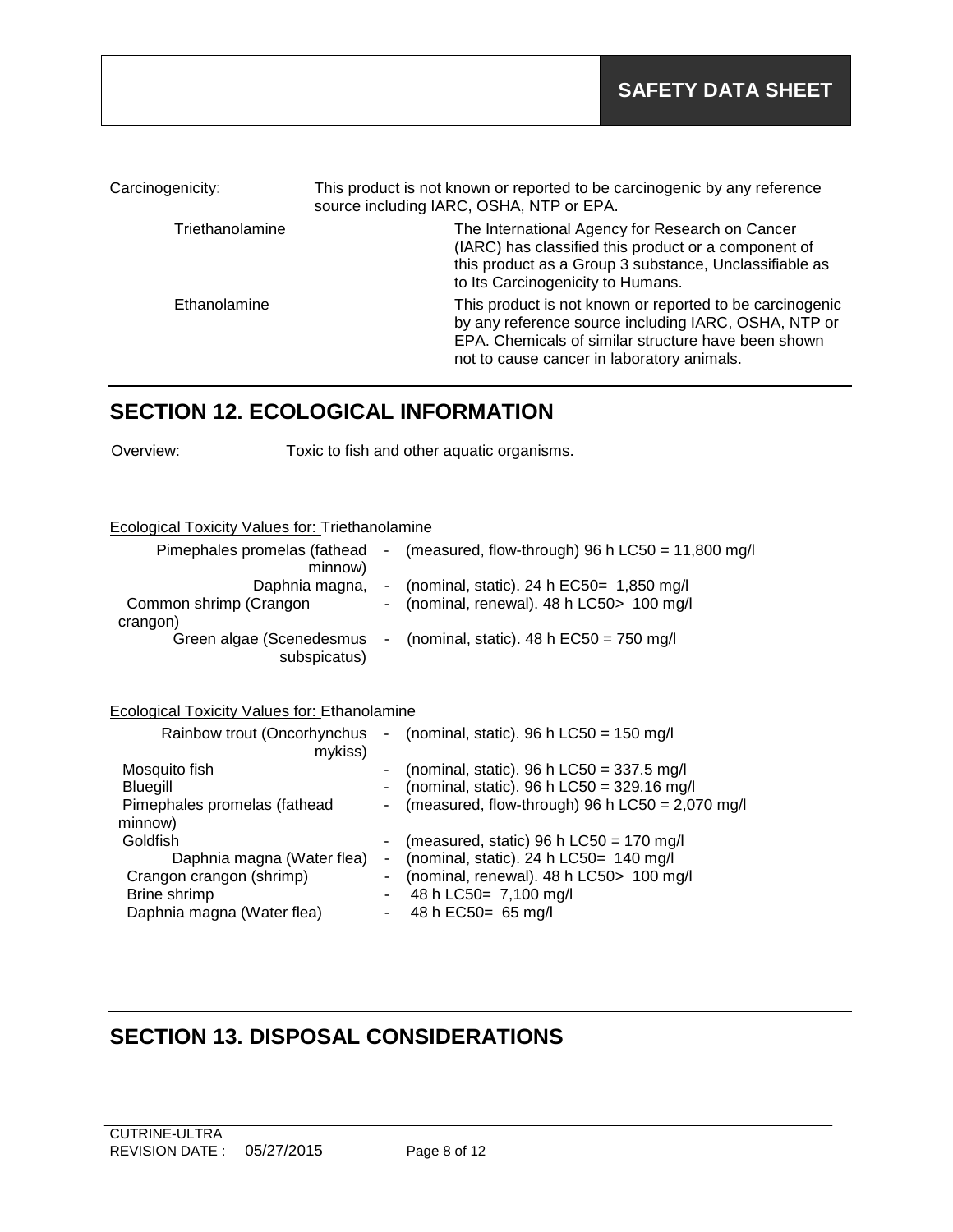#### **CARE MUST BE TAKEN TO PREVENT ENVIRONMENTAL CONTAMINATION FROM THE USE OF THE MATERIAL. THE USER OF THE MATERIAL HAS THE RESPONSIBILITY TO DISPOSE OF UNUSED MATERIAL, RESIDUES AND CONTAINERS IN COMPLIANCE WITH ALL RELEVANT LOCAL, STATE AND FEDERAL LAWS AND REGULATIONS REGARDING TREATMENT, STORAGE AND DISPOSAL FOR HAZARDOUS AND NONHAZARDOUS WASTES.**

| Waste Disposal Summary: | If this product becomes a waste, it DOES NOT meet the criteria of a<br>hazardous waste as defined under 40 CFR 261, in that it does not<br>exhibit the characteristics of hazardous waste of Subpart C, nor is it<br>listed as a hazardous waste under Subpart D. |  |  |
|-------------------------|-------------------------------------------------------------------------------------------------------------------------------------------------------------------------------------------------------------------------------------------------------------------|--|--|
| Disposal Methods:       | As a nonhazardous liquid waste, it should be disposed of in<br>accordance with local, state and federal regulations.                                                                                                                                              |  |  |

### **SECTION 14. TRANSPORT INFORMATION**

| UN number<br>Description of the goods<br>Class<br>Packing group<br>Labels<br><b>Emergency Response</b><br>Guidebook Number | 1760<br>Corrosive liquids, n.o.s.<br>(Copper triethanolamine complex)<br>8<br>Ш<br>8<br>154<br>÷                        |
|----------------------------------------------------------------------------------------------------------------------------|-------------------------------------------------------------------------------------------------------------------------|
| <b>TDG</b><br>UN number<br>Description of the goods<br>Class<br>Packing group<br>Labels                                    | 1760<br>CORROSIVE LIQUID, N.O.S.<br>(Copper triethanolamine complex)<br>8<br>$:$ III<br>8<br>÷                          |
| <b>IATA</b><br>UN number<br>Description of the goods<br>Class<br>Packing group<br>Labels<br>Packing instruction (cargo     | 1760<br>Corrosive liquid, n.o.s.<br>$\mathbf{L}$<br>(Copper triethanolamine complex)<br>8<br>$\mathbf{III}$<br>8<br>856 |
| aircraft)<br>Packing instruction<br>(passenger aircraft)<br>Packing instruction<br>(passenger aircraft)                    | 852<br>Y841                                                                                                             |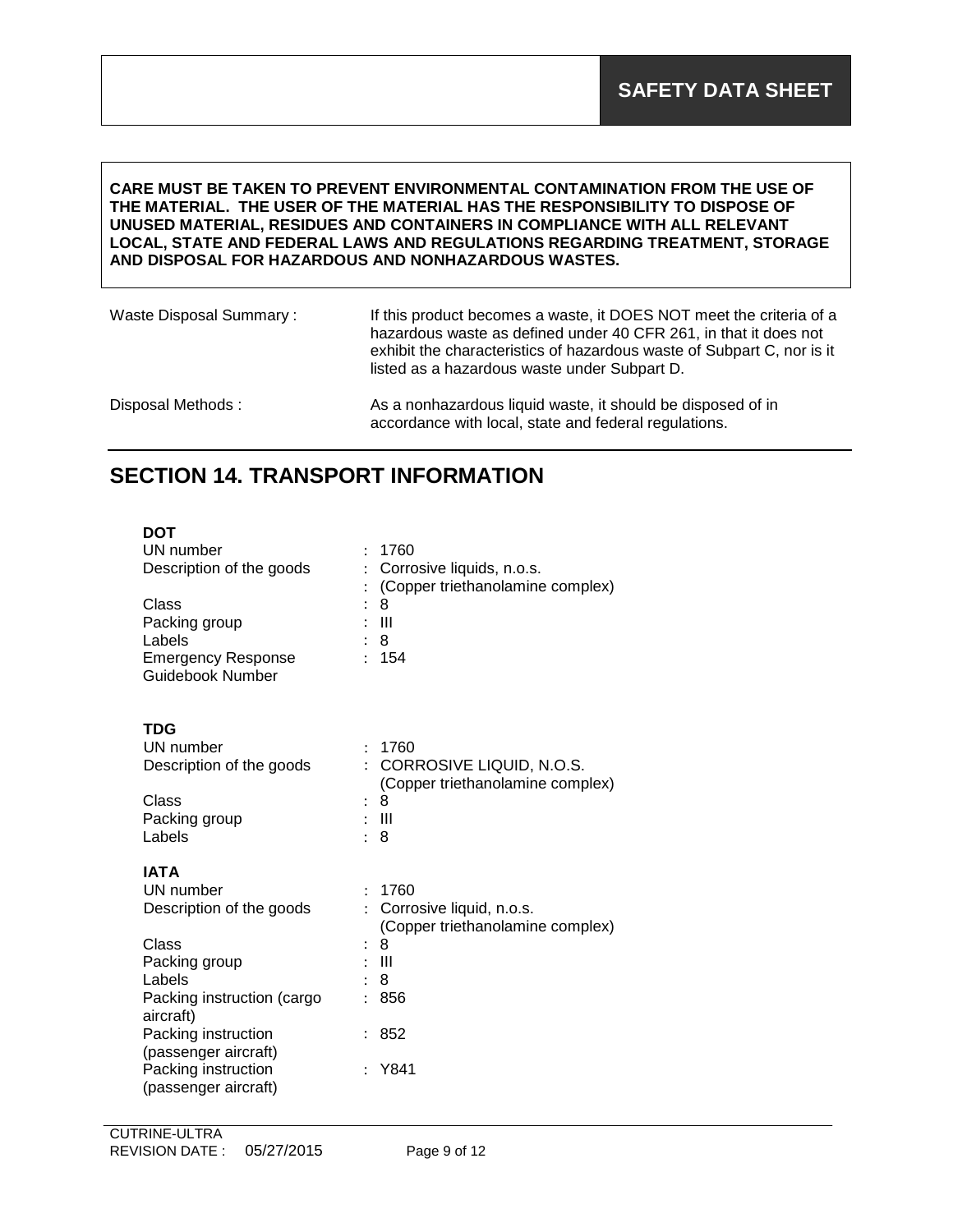| <b>IMDG-CODE</b>         |                                  |
|--------------------------|----------------------------------|
| UN number                | 1760                             |
| Description of the goods | : CORROSIVE LIQUID, N.O.S.       |
|                          | (Copper triethanolamine complex) |
| Class                    | : 8                              |
| Packing group            | : III                            |
| Labels                   | : 8                              |
| EmS Number 1             | $E - A$                          |
| EmS Number 2             | $S-R$                            |
|                          |                                  |

## **SECTION 15. REGULATORY INFORMATION**

**This chemical is a pesticide product registered by the United States Environmental Protection Agency and is subject to certain labeling requirements under federal pesticide law. These requirements differ from the classification criteria and hazard information required for safety data sheets (SDS), and for workplace labels of non-pesticide chemicals.**

| Signal word       | : DANGER!                                  |
|-------------------|--------------------------------------------|
| Hazard statements | : Harmful if swallowed.                    |
|                   | Harmful if absorbed through skin.          |
|                   | Corrosive. Causes skin burns.              |
|                   | Corrosive. Causes irreversible eye damage. |
|                   | This pesticide is toxic to fish.           |

#### **EPCRA - Emergency Planning and Community Right-to-Know Act**

#### **CERCLA Reportable Quantity**

| Components          | CAS-No.  | Component RQ<br>(lbs) | Calculated<br>product RQ<br>(lbs) |
|---------------------|----------|-----------------------|-----------------------------------|
| 2,2'-Iminodiethanol | 111-42-2 | 100                   |                                   |

#### **SARA 302**

No chemicals in this material are subject to the reporting requirements of SARA Title III, Section 302.

#### **SARA 313**

The following components are subject to reporting levels established by SARA Title III, Section 313:

copper carbonate 12069-69-1

#### **Clean Air Act**

This product does not contain any hazardous air pollutants (HAP), as defined by the U.S. Clean Air Act Section 12 (40 CFR 61).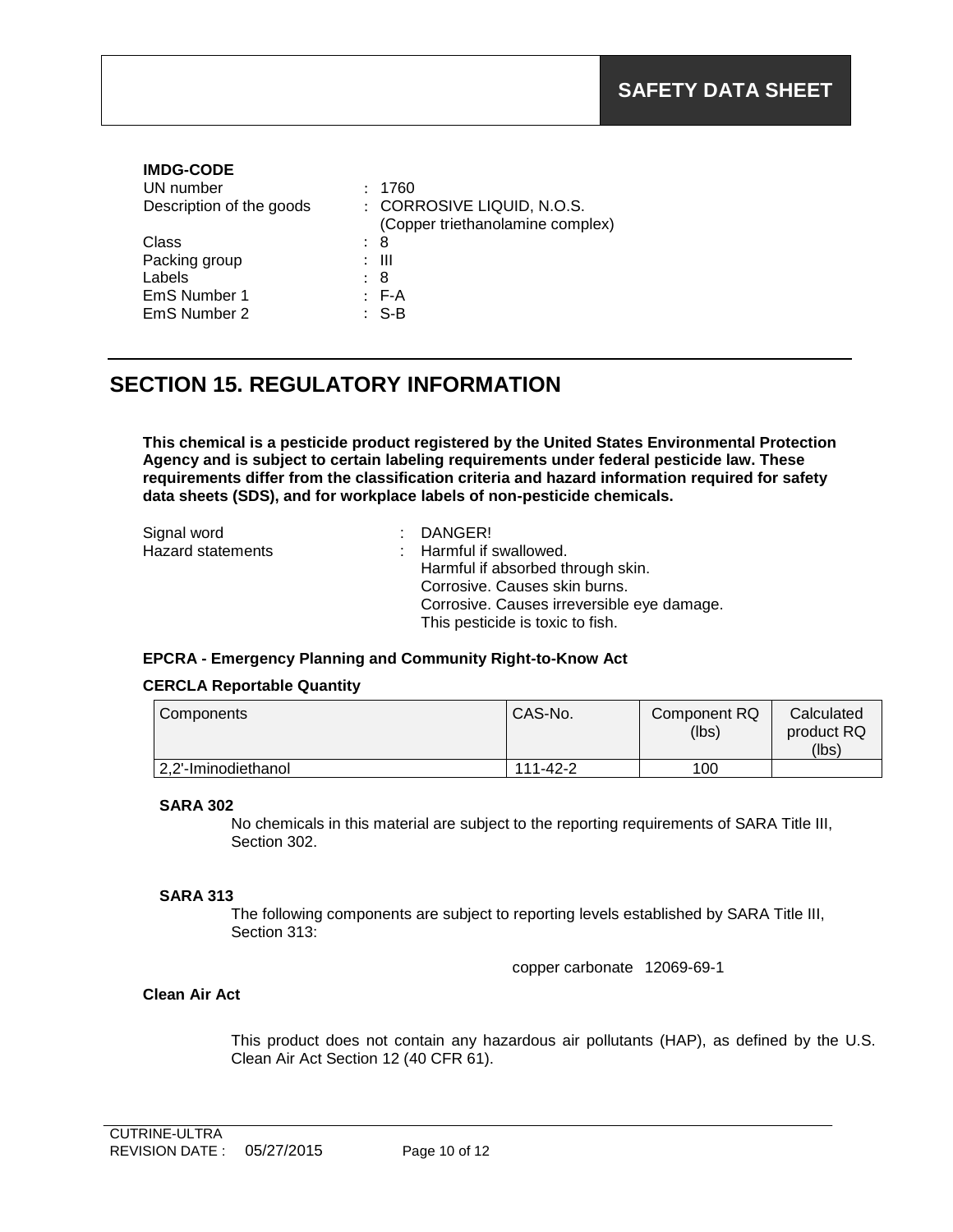This product does not contain any chemicals listed under the U.S. Clean Air Act Section 112(r) for Accidental Release Prevention (40 CFR 68.130, Subpart F).

This product does not contain any chemicals listed under the U.S. Clean Air Act Section 111 SOCMI Intermediate or Final VOC's (40 CFR 60.489).

#### **Clean Water Act**

This product does not contain any Hazardous Substances listed under the U.S. CleanWater Act, Section 311, Table 116.4A.

This product does not contain any Hazardous Chemicals listed under the U.S. CleanWater Act, Section 311, Table 117.3.

This product contains the following toxic pollutants listed under the U.S. Clean Water Act Section 307

|                                    | copper carbonate                                                                         | 12069-69-1                                                                                     | 16.4% |
|------------------------------------|------------------------------------------------------------------------------------------|------------------------------------------------------------------------------------------------|-------|
| <b>US State Regulations</b>        |                                                                                          |                                                                                                |       |
| <b>Massachusetts Right To Know</b> |                                                                                          |                                                                                                |       |
|                                    | 2,2',2"-Nitrilotriethanol<br>2-Aminoethanol                                              | 102-71-6<br>141-43-5                                                                           |       |
| Pennsylvania Right To Know         |                                                                                          |                                                                                                |       |
|                                    | 2,2',2"-Nitrilotriethanol<br>2-Aminoethanol<br>copper carbonate                          | $102 - 71 - 6$<br>141-43-5<br>12069-69-1                                                       |       |
| <b>New Jersey Right To Know</b>    |                                                                                          |                                                                                                |       |
|                                    | 2,2',2"-Nitrilotriethanol<br>2-Aminoethanol<br>copper carbonate<br>Fatty acids, tall-oil | 102-71-6<br>141-43-5<br>12069-69-1<br>61790-12-3                                               |       |
| <b>California Prop 65</b>          |                                                                                          |                                                                                                |       |
|                                    |                                                                                          | WARNING! This product contains a chemical known to the<br>State of California to cause cancer. |       |
|                                    | 2,2'-Iminodiethanol                                                                      | 111-42-2                                                                                       |       |
|                                    | The components of this product are reported in the following inventories:                |                                                                                                |       |
| <b>TSCA</b>                        | This is an EPA registered pesticide.                                                     |                                                                                                |       |
|                                    | Citrus, ext.                                                                             |                                                                                                |       |
| <b>Inventories</b>                 |                                                                                          |                                                                                                |       |